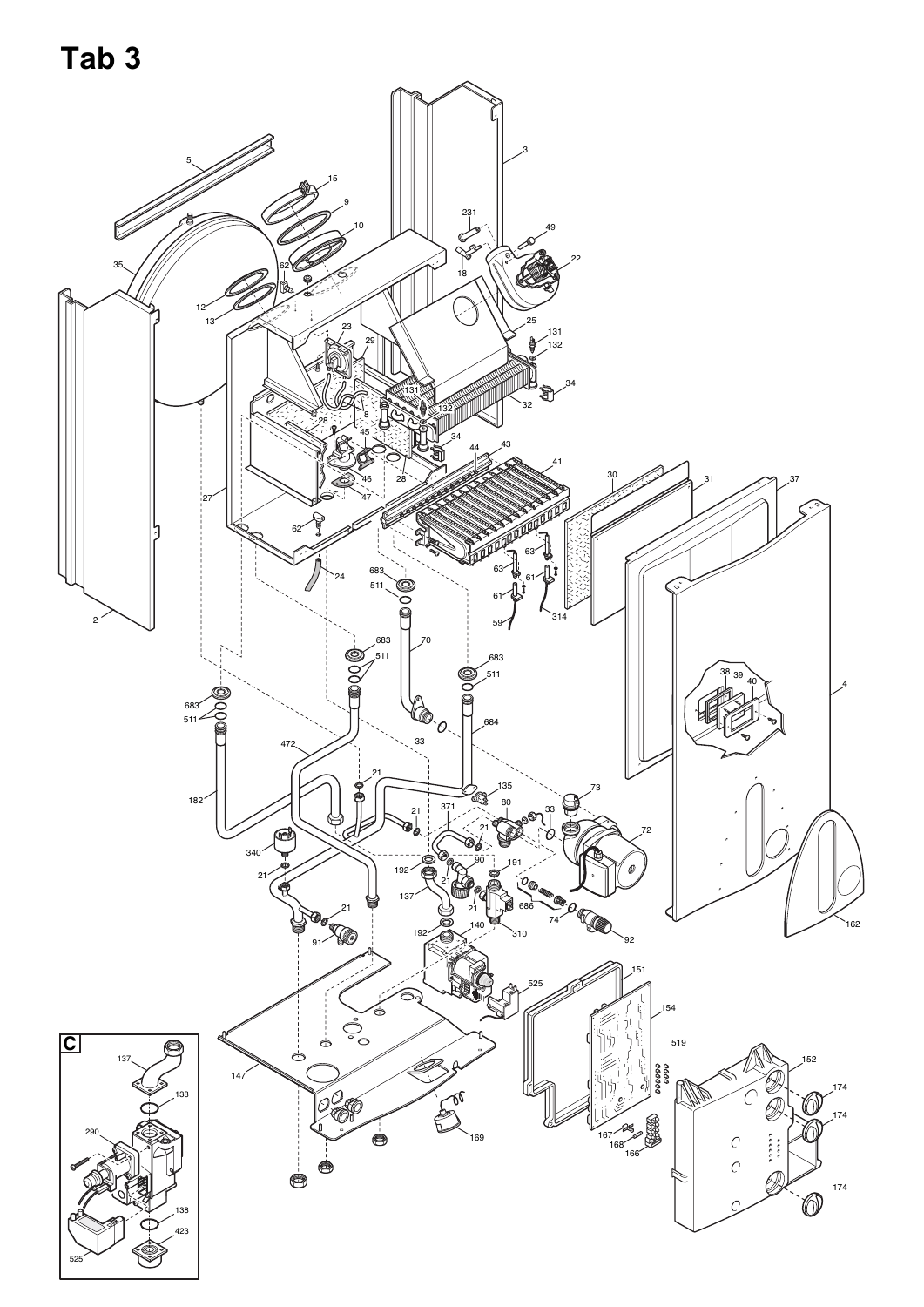| Позиция на<br>чертеже | Артикул   | Английское наименование                  | Русское наименование                         | Розничная цена в евро |
|-----------------------|-----------|------------------------------------------|----------------------------------------------|-----------------------|
| 2                     | 5663680   | LEFT PANEL ASSEMBLY                      | Панель в сборе левая                         | $\overline{0}$        |
| 2                     | 5677580   | LEFT PANEL ASS. CUBE FF                  | Панель в сборе левая                         | 20.23                 |
| 3                     | 5677570   | RIGHT PANEL ASS. CUBE FF                 | Панель правая в сборе                        | 20.23                 |
| 3                     | 5663670   | RIGH PANEL ASSEMBLY                      | Панель правая в сборе                        | $\boldsymbol{0}$      |
| 4                     | 5113850   | <b>FRONTAL PANEL</b>                     | Панель передняя в сборе                      | $\boldsymbol{0}$      |
| 4                     | 5115720   | <b>FRONTAL PANEL</b>                     | Панель передняя в сборе                      | 38.43                 |
| 5                     | 5113790   | FRONTAL TRAVERSE                         | рейка крепежная верхняя                      | 2.95                  |
| 8                     | 5408080   | PRESSURE SWITCH PIPE L=270               | Трубка пневмореле                            | 4.73                  |
| 9                     | 5115170   | RESTRICTOR-AIR INTAKE D.80               | Ограничитель забора воздуха                  | 3.18                  |
| 10                    | 5409450   | <b>FLUE GASKET</b>                       | Элемент дымоотводного<br>устройства          | 11.06                 |
| 12                    | 5108690   | PLATE BLANKING                           | заглушка отверстия всасывания<br>воздуха     | 2.35                  |
| 13                    | 5407400   | <b>SUCTION CAP GASKET</b>                | Уплотнение кольцевое                         | 1.22                  |
| 15                    | 5664050   | JOINT ASSEMBLY D.100 L=20                | кольцо зажимное                              | $\boldsymbol{0}$      |
| 18                    | 5409580   | FLUE PLASTIC VENTURI                     | Устройство Вентури                           | $\overline{0}$        |
| 21                    | 5402050   | GASKET 6,1X11,5X1,5 WRC                  | Уплотнение плоское кольцевое<br>6.1X11.5X1.5 | 0.4                   |
| 22                    | 5663810   | <b>FAN 1 SPEED</b>                       | вентилятор                                   | 129.69                |
| 23                    | 710789900 | FLUE PRESS.SWITCH 70-60Pa<br><b>HUBA</b> | Пневмореле                                   | $\overline{0}$        |
| 23                    | 628610    | PRESS.SWITCH ASSEMBLY<br>$0.68$ mbar     | Пневмореле                                   | 98.71                 |
| 23                    | 5663820   | <b>FAN PRESSURE SWITCH</b>               | Пневмореле                                   | $\overline{0}$        |
| 23                    | 721890300 | FLUE PRESS.SWITCH 70-60Pa                | пневмореле                                   | 34.73                 |
| 24                    | 5407930   | <b>COMPENSATION PIPE L=130</b>           | Трубка компенсационная<br>силиконовая        | $\boldsymbol{0}$      |
| 24                    | 5414320   | PIPE-VALVE COMPENS.4,5x8<br>$L = 170$    | Трубка компенсации                           | 3.61                  |
| 25                    | 5113800   | <b>CONVEYOR ASSEMBLY</b>                 | колпак вытяжки в сборе                       | 5.53                  |
| 27                    | 5663650   | <b>COMBUSTION CHAMBER</b><br>ASSEMBLY -  | элемент камеры сгорания                      | 30.02                 |
| $28\,$                | 5213210   | <b>INSULATING PANEL</b>                  | термоизоляционная панель<br>боковая          | 10.69                 |
| 28                    | 5212210   | LATERAL INSULATING PANEL                 | термоизоляционная панель<br>боковая          | $\boldsymbol{0}$      |
| 29                    | 5212220   | REAR INSULATING PANEL                    | термоизоляционная панель задняя              | $\boldsymbol{0}$      |
| 29                    | 5213280   | <b>INSULATING PANEL</b>                  | термоизоляционная панель задняя              | 13.21                 |
| 30                    | 5212260   | FRONTAL INSULATING PANEL<br>(FF)         | Термоизоляционная панель<br>передняя         | $\boldsymbol{0}$      |
|                       |           |                                          |                                              |                       |

## **Данные о запчастях (109). Изделие - BSB436243650, MAIN 24 Fi (BSB43624365)**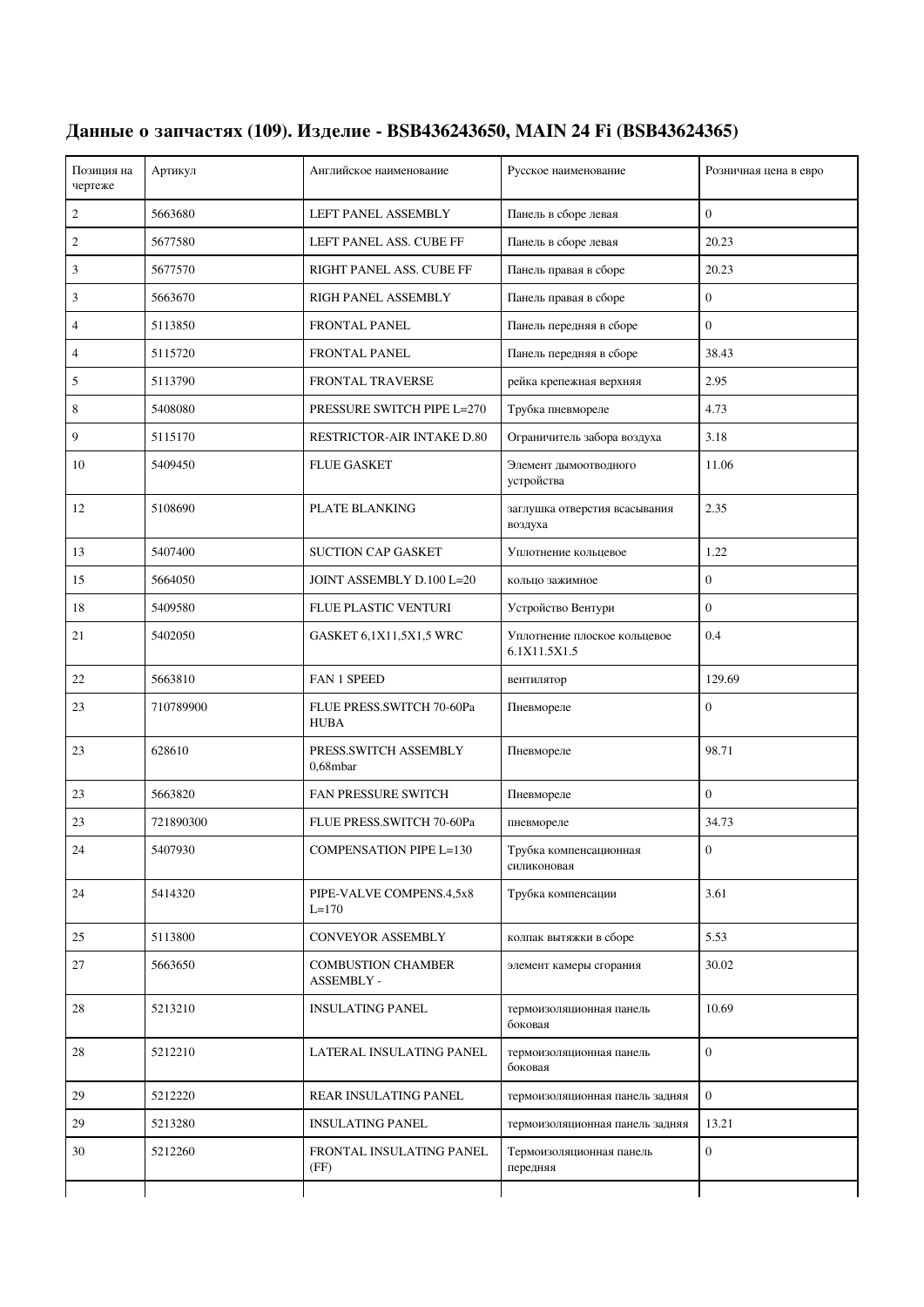| Позиция на<br>чертеже | Артикул   | Английское наименование                        | Русское наименование                                    | Розничная цена в евро |
|-----------------------|-----------|------------------------------------------------|---------------------------------------------------------|-----------------------|
| 30                    | 5213370   | <b>INSULATING PANEL</b>                        | Термоизоляционная панель<br>передняя                    | 13.77                 |
| 31                    | 5113820   | <b>COMB. CHAMBER FRONT</b><br><b>PANEL</b>     | Крышка термоизоляционной<br>панели передняя             | 15.52                 |
| 32                    | 5663720   | <b>BI-THERMAL HEAT</b><br><b>EXCHANGER</b>     | теплообменник битермический<br>Main                     | $\boldsymbol{0}$      |
| 32                    | 616170    | <b>BI-THERMAL HEAT</b><br><b>EXCHANGER+ OR</b> | теплообменник битермический с<br>кольцевыми прокладками | 219.65                |
| 33                    | 5403130   | O-RING 22X3 EPDM                               | Уплотнение кольцевое                                    | $\boldsymbol{0}$      |
| 33                    | 710963000 | O-RING 21,5X3 EP70 TFL                         | Уплотнение кольцевое 21,5Х3                             | 0.43                  |
| 34                    | 5113650   | PRIMARY EXCHANGER FIXING<br><b>CLIP</b>        | Клипсы крепежные<br>теплообменника                      | 2.05                  |
| 35                    | 5663880   | <b>EXPANSION VESSEL</b>                        | Бак расширительный                                      | 81.66                 |
| 37                    | 5663830   | SEALED CHAMBER FRONT<br>PANEL                  | изоляционная панель                                     | 57.36                 |
| 38                    | 5401610   | <b>VIEWING WINDOW GASKET</b>                   | Уплотнение стекла смотрового                            | 2.05                  |
| 39                    | 5203930   | VIEWING WINDOW                                 | Стекло смотровое                                        | 4.4                   |
| 40                    | 5103360   | SURROUND - VIEWING<br><b>WINDOW</b>            | Рамка крепления стекла                                  | 3.71                  |
| 41                    | 5663710   | BURNER ASSEMBLY (13 ELEM.)                     | Горелка (13 элементов)                                  | 81.06                 |
| 43                    | 612960    | <b>GAS RAMP WITH INJECTORS</b><br>(N.G.        | Рампа подачи газа с инжекторами                         | 35.01                 |
| 44                    | 5666390   | L.P.G. INJECTORS KIT                           | Инжекторы для сжиженного газа<br>комплект               | 21.81                 |
| 44                    | 5666400   | NATURAL GAS INJECTORS KIT                      | Инжекторы для природного газа<br>комплект               | 21.81                 |
| 45                    | 5407940   | <b>GASKET-BURNER MANIFOLD</b>                  | Уплотнение рампы подачи газа                            | 0.46                  |
| 46                    | 607990    | ASSEMBLY-GAS<br>CONNECTION/GASKET              | Фланец с прокладкой рампы<br>подачи газа в сборе        | 11.52                 |
| 47                    | 5404760   | <b>GASKET-GAS RAMP/SEALED</b><br>CHAMB.        | Уплотнение рампы подачи газа                            | 0.63                  |
| 49                    | 5409520   | HOSE ADAPTER CAP                               | колпачок фланца дымохода                                | 1.13                  |
| 59                    | 8419050   | LEAD - IGNITION ELECTRODE                      | кабель электрода зажигания                              | 2.38                  |
| 61                    | 5407830   | <b>INSULATION BOOT -</b><br><b>ELECTRODE</b>   | колпачок электрода изоляционный                         | 1.46                  |
| 62                    | 5409570   | SEALED CHAMBER HOSE<br><b>ADAPTER</b>          | штуцер компенсационной трубки                           | 3.67                  |
| 63                    | 8422570   | ELECTRODE - IGNITION                           | Электрод розжига (или контроля<br>пламени)              | 14.17                 |
| 70                    | 5663730   | HYDRAULIC INLET GROUP                          | Трубка соединительная в сборе                           | 19.03                 |
| 72                    | 5655200   | <b>PUMP UP 15.50 AO</b>                        | Насос циркуляционный UP 15.50                           | 153.82                |
| 73                    | 607290    | <b>AUTOMATIC AIR VENT</b>                      | воздухоотводчик автоматический                          | 11.59                 |
| 74                    | 5406360   | <b>O-RING 14X1,78 EP</b>                       | Уплотнение кольцевое                                    | 0.4                   |
| 80                    | 5212240   | HYDRAULIC INLET GROUP                          | гидравлический узел подачи                              | 20.26                 |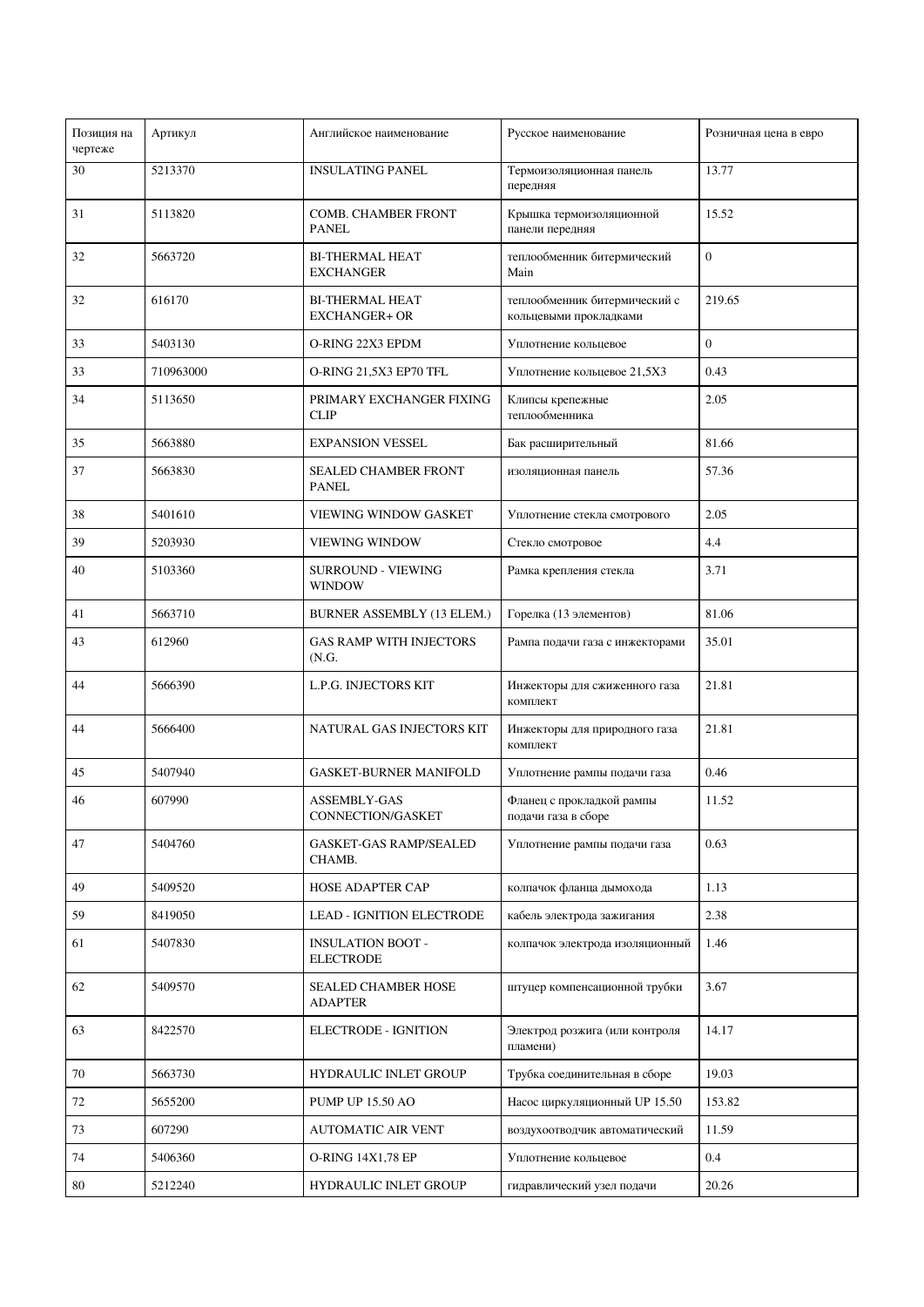| Позиция на<br>чертеже | Артикул | Английское наименование         | Русское наименование                             | Розничная цена в евро |
|-----------------------|---------|---------------------------------|--------------------------------------------------|-----------------------|
| 90                    | 5663780 | <b>FILLING TAP</b>              | кран наполнения системы в сборе<br>G1/4          | $\boldsymbol{0}$      |
| 90                    | 5667980 | <b>FILLING TAP</b>              | кран наполнения системы в сборе<br>G1/4          | 13.67                 |
| 91                    | 5652030 | <b>DRAINING TAP</b>             | кран слива                                       | 8.47                  |
| 92                    | 9951170 | <b>SAFETY VALVE 3 BAR</b>       | Клапан предохранительный 3 бар                   | 8.79                  |
| 131                   | 8434820 | <b>TEMPERATURE SENSOR</b>       | датчик температуры (NTC)<br>(погружной)          | 11.42                 |
| 132                   | 5402830 | <b>WASHER - SENSOR SEALING</b>  | Уплотнение датчика температуры<br>(NTC) 9.7X15X3 | 0.36                  |
| 135                   | 9950760 | THERMOSTAT - LIMIT              | Термостат предохранительный 105<br>C             | 18.97                 |
| 137                   | 5663690 | <b>GAS PIPE</b>                 | трубка газовая (для газ. клапана<br>$SIT$ )      | 6.55                  |
| 140                   | 5658830 | <b>GAS VALVE</b>                | клапан газовый (SIT 845063<br>SIGMA)             | 142                   |
| 140                   | 5665220 | <b>GAS VALVE</b>                | клапан газовый (HONEYWELL<br>VK4105M 5108)       | 109.23                |
| 147                   | 5668500 | <b>CONNECTION TRAVERSE</b>      | соединительная панель                            | 22.61                 |
| 151                   | 5409550 | ELECTRIC BOX REAR COVER         | кожух электрической коробки                      | 13.11                 |
| 152                   | 5663890 | P.CONTROL PANEL MAIN 24 FI      | Крышка декоративная панели<br>управления         | 7.55                  |
| 154                   | 5668020 | P.C.B. (SIT)                    | Электронная плата (SIT)                          | $\boldsymbol{0}$      |
| 154                   | 5669660 | P.C.B. (HONEYWELL)              | Электронная плата (Honeywell)                    | $\overline{0}$        |
| 154                   | 5685480 | PCB STEP MOT                    | Электронная плата                                | 169.67                |
| 154                   | 5663840 | P.C.B. (SIT)                    | Электронная плата (SIT)                          | $\overline{0}$        |
| 162                   | 5665020 | PANEL PLATE MAIN                | крышка панели управления                         | 6.26                  |
| 166                   | 8421590 | <b>TERMINAL BLOCK</b>           | блок клеммной коробки                            | 6.55                  |
| 167                   | 5405340 | <b>FUSE HOLDER</b>              | держатель плавкого<br>предохранителя             | 0.94                  |
| 168                   | 9950580 | <b>FUSE</b>                     | Предохранитель плавкий (2 А-250<br>B)            | 1.36                  |
| 169                   | 9951650 | <b>MANOMETER D.40</b>           | манометр                                         | 18.67                 |
| 169                   | 9951330 | MANOMETER D.40 -TG              | манометр                                         | $\boldsymbol{0}$      |
| 174                   | 5409540 | <b>KNOB</b>                     | Ручка                                            | 4.4                   |
| 182                   | 5663800 | COLD WATER PIPE ASSEMBLY        | Трубка холодной воды в сборе                     | $\boldsymbol{0}$      |
| 182                   | 5668330 | COLD WATER PIPE ASSEMBLY        | Трубка холодной воды в сборе                     | 13.17                 |
| 191                   | 5408970 | WASHER - SEALING G1/2           | Уплотнение G. 1/2 12х18х2                        | 0.43                  |
| 192                   | 5404650 | <b>SEALING WASHER G 3/4</b>     | Уплотнение G. 3/4 17х24х2                        | 0.47                  |
| 231                   | 5409480 | <b>FLUE INTAKE</b>              | штуцер для анализа продуктов<br>сгорания         | 1.82                  |
| 290                   | 5665230 | MODULATOR ASSEMBLY<br>-VK4105M- | модулятор в сборе VK4105M                        | $\boldsymbol{0}$      |